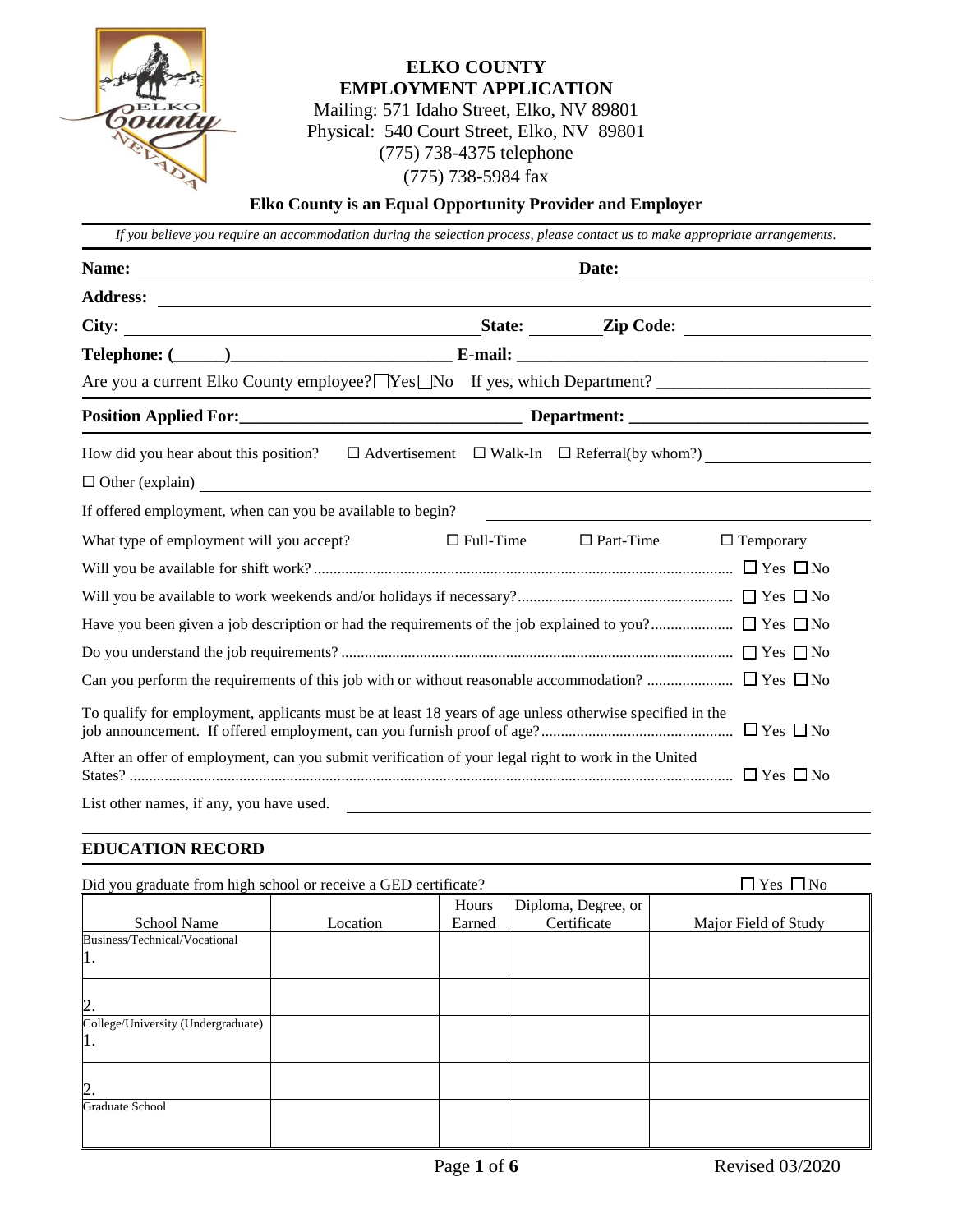#### **LICENSES** (Optional, unless required for the position for which you are now applying.)

| List current licenses, certifications, or registrations required for the position for which you are applying. Indicate types, state<br>license numbers, and expiration dates.                                                                           |                            |
|---------------------------------------------------------------------------------------------------------------------------------------------------------------------------------------------------------------------------------------------------------|----------------------------|
| Answer only if position requires.                                                                                                                                                                                                                       |                            |
|                                                                                                                                                                                                                                                         |                            |
| If so, license expires Class Class Restrictions (if any)                                                                                                                                                                                                |                            |
| For positions that require typing: I certify that I can type at a speed of WPM.                                                                                                                                                                         |                            |
| In addition to English, list any other language abilities you possess.                                                                                                                                                                                  |                            |
| Verbal fluency in experience and the contract of the contract of the contract of the contract of the contract of the contract of the contract of the contract of the contract of the contract of the contract of the contract                           |                            |
| Written fluency in Santa Communication and the contract of the contract of the contract of the contract of the contract of the contract of the contract of the contract of the contract of the contract of the contract of the                          |                            |
| List any special skills you possess and/or equipment or office machines you can operate.                                                                                                                                                                |                            |
|                                                                                                                                                                                                                                                         |                            |
| <b>OTHER INFORMATION</b>                                                                                                                                                                                                                                |                            |
|                                                                                                                                                                                                                                                         |                            |
| If yes, please explain.                                                                                                                                                                                                                                 |                            |
|                                                                                                                                                                                                                                                         |                            |
|                                                                                                                                                                                                                                                         |                            |
| Have you ever failed or refused a DOT pre-employment drug/alcohol test in the last 2 years?                                                                                                                                                             | $\Box$ Yes $\Box$ No       |
| If yes, please provide the following information:                                                                                                                                                                                                       |                            |
|                                                                                                                                                                                                                                                         |                            |
| Department Position Title                                                                                                                                                                                                                               |                            |
| Dates of Employment                                                                                                                                                                                                                                     | Reason for Separation 2008 |
|                                                                                                                                                                                                                                                         |                            |
| If yes, please provide the following information:                                                                                                                                                                                                       |                            |
| Related person's name<br>Relationship experience and the contract of the contract of the contract of the contract of the contract of the contract of the contract of the contract of the contract of the contract of the contract of the contract of th | Department                 |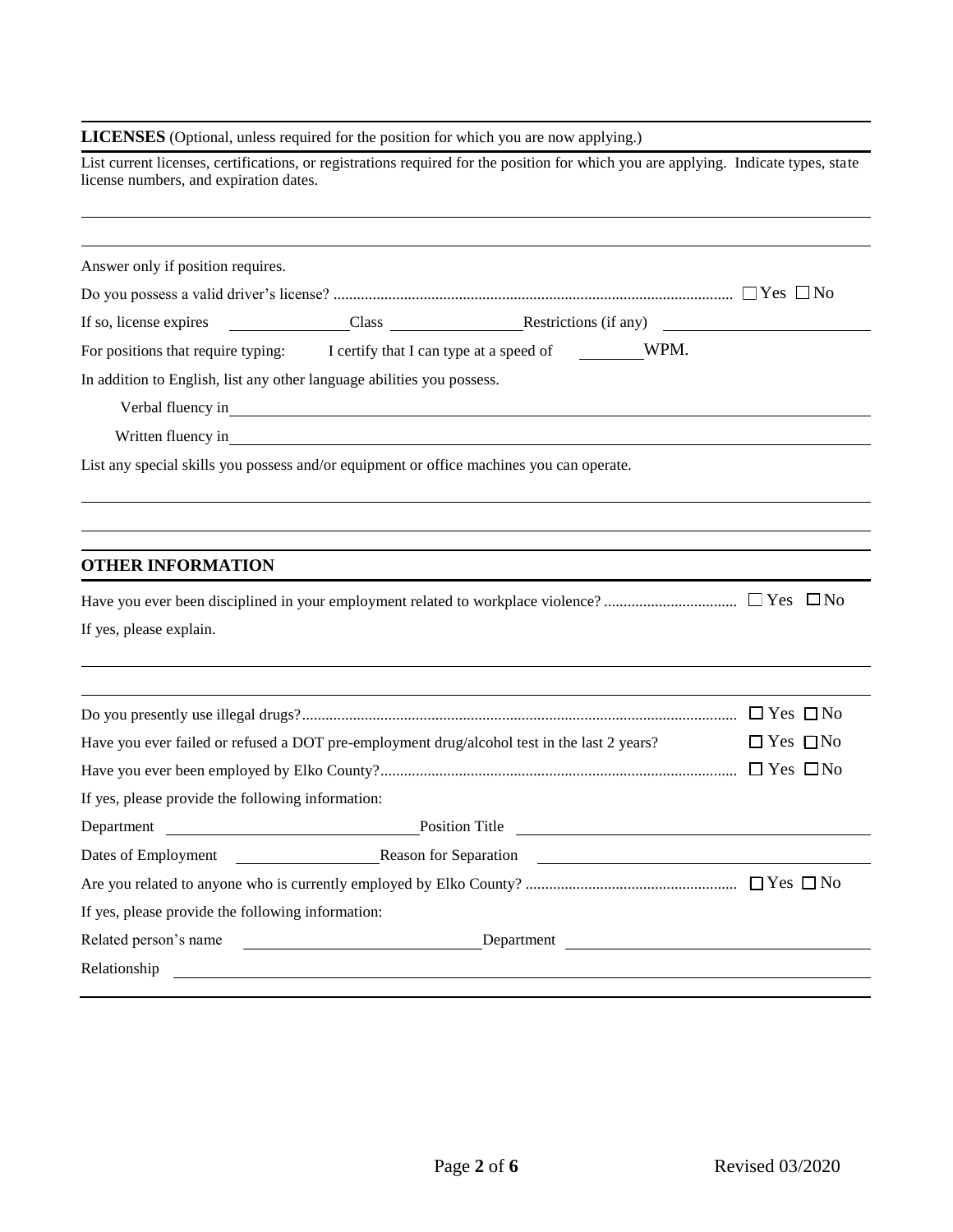# **THIS SECTION IS TO BE COMPLETED ONLY IF YOU ARE APPLYING FOR A POSITION:**

- **AS A PEACE OFFICER OR FIREFIGHTER.**
- **WHICH HAS ACCESS TO THE NEVADA CRIMINAL JUSTICE INFORMATION SYSTEM OR THE NATIONAL CRIME INFORMATION CENTER.**
- **WHICH A STATE OR FEDERAL LAW REQUIRE CRIMINAL HISTORY INFORMATION.**

Have you ever been convicted of, pled guilty or nolo contendre to, or been granted deferred adjudication for a felony, misdemeanor (excluding juvenile adjudication), or any lesser crime other than a minor traffic infraction?............................... Yes No

Do you have any pending court charges that have not been adjudicated?............................................................. Yes No

If you have answered yes to either question, list all such offenses and provide date, name of court, and disposition (if any). You may omit minor traffic violations for which you paid a fine of \$50 or less. Omission of information may be considered cause for disqualification from the employment pre-screening process or result in termination of employment.

### **FOR POSITIONS, OTHER THAN THOSE IDENTIFIED ABOVE:**

- The criminal history of an applicant will only be considered after the final interview which is conducted in person or an offer of employment has been made, whichever occurs first.
- **Elko County** may, before selecting an applicant as a finalist or extending a conditional offer, notify the applicant of any provisions of law that disqualify a person with a particular criminal history from employment in a particular position.
- A record of conviction will not necessarily bar the applicant from employment. Factors to be considered when looking at records of criminal history include:
	- o Length of time passed since the offense;
	- o Age of applicant at the time of the offense;
	- o Severity and nature of the offense;
	- o Relationship of the offense to the position applying for; and
	- o Evidence of rehabilitation of the applicant.
- The following will not be considered:
	- o Arrests which did not result in a conviction;
	- o Record of convictions that were dismissed, expunged, or sealed; and
	- o Infractions or misdemeanors for which a sentence of imprisonment in a county jail was not imposed.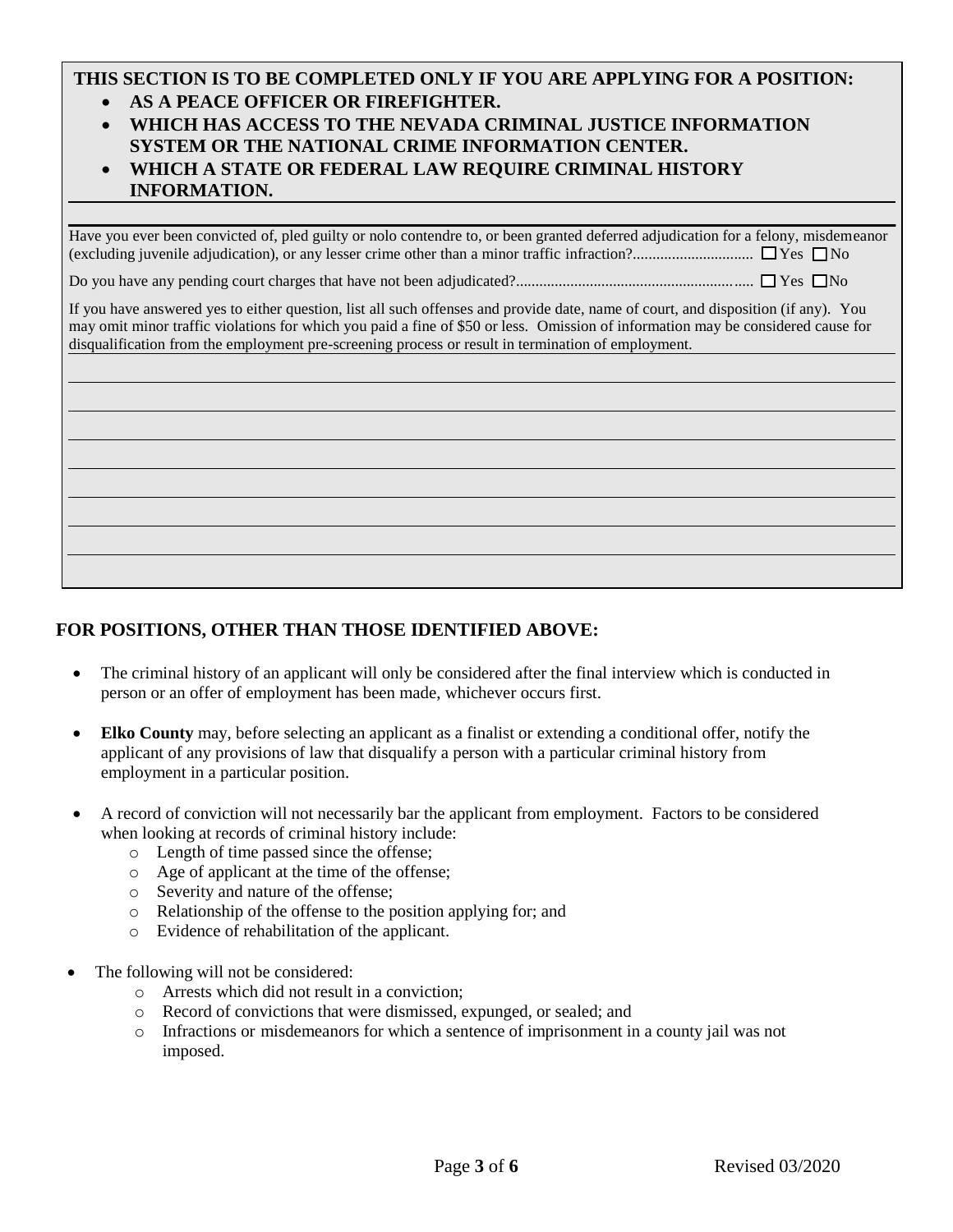# **EMPLOYMENT HISTORY**

|                                                   |                                                                                                                       | Provide information regarding all paid employment, including the military. Volunteer work which may be related to the<br>position for which you are applying should also be provided. Describe your most recent position first; then list other positions<br>in order held. Use a separate block for each position, even if with the same employer. Use additional sheets if necessary. |                               |  |
|---------------------------------------------------|-----------------------------------------------------------------------------------------------------------------------|-----------------------------------------------------------------------------------------------------------------------------------------------------------------------------------------------------------------------------------------------------------------------------------------------------------------------------------------------------------------------------------------|-------------------------------|--|
|                                                   |                                                                                                                       | DO NOT USE REFERENCES SUCH AS "SEE RÉSUMÉ" IN PLACE OF COMPLETING THIS SECTION.                                                                                                                                                                                                                                                                                                         |                               |  |
|                                                   |                                                                                                                       |                                                                                                                                                                                                                                                                                                                                                                                         |                               |  |
| Present Employer                                  |                                                                                                                       | <b>Present Position</b>                                                                                                                                                                                                                                                                                                                                                                 |                               |  |
| Address                                           | <u> 1989 - Johann Barn, mars eta inperiodo</u>                                                                        | To $(Mo/Yr)$<br>From $(Mo/Yr)$                                                                                                                                                                                                                                                                                                                                                          |                               |  |
| City                                              | <u> 1980 - Johann Barn, mars ann an t-Amhain Aonaich an t-Aonaich an t-Aonaich ann an t-Aonaich ann an t-Aonaich</u>  | $\Box$ Full-Time (30+ hrs/wk)                                                                                                                                                                                                                                                                                                                                                           | $\Box$ Part-Time (<30 hrs/wk) |  |
| <b>State</b>                                      |                                                                                                                       | Zip Code                                                                                                                                                                                                                                                                                                                                                                                |                               |  |
| Supervisor's Name/Title<br><b>Related Duties:</b> |                                                                                                                       |                                                                                                                                                                                                                                                                                                                                                                                         |                               |  |
| Reason for Leaving                                |                                                                                                                       |                                                                                                                                                                                                                                                                                                                                                                                         |                               |  |
|                                                   |                                                                                                                       |                                                                                                                                                                                                                                                                                                                                                                                         |                               |  |
| Employer                                          |                                                                                                                       | Position                                                                                                                                                                                                                                                                                                                                                                                |                               |  |
| Address                                           |                                                                                                                       | From (Mo/Yr)                                                                                                                                                                                                                                                                                                                                                                            | To $(Mo/Yr)$                  |  |
| City                                              | <u> 1989 - Johann Harry Harry Harry Harry Harry Harry Harry Harry Harry Harry Harry Harry Harry Harry Harry Harry</u> | $\Box$ Full-Time (30+ hrs/wk)                                                                                                                                                                                                                                                                                                                                                           | $\Box$ Part-Time (<30 hrs/wk) |  |
| State                                             | Zip Code                                                                                                              |                                                                                                                                                                                                                                                                                                                                                                                         |                               |  |
| Supervisor's Name/Title<br><b>Related Duties:</b> |                                                                                                                       | <u> 1989 - Johann Stoff, fransk politik (d. 1989)</u>                                                                                                                                                                                                                                                                                                                                   | Telephone ()                  |  |
| Reason for Leaving                                |                                                                                                                       |                                                                                                                                                                                                                                                                                                                                                                                         |                               |  |
| Employer                                          | <u> 1980 - Johann Barbara, martxa alemaniar arg</u>                                                                   | Position                                                                                                                                                                                                                                                                                                                                                                                |                               |  |
| Address                                           |                                                                                                                       | From (Mo/Yr)                                                                                                                                                                                                                                                                                                                                                                            | To (Mo/Yr)                    |  |
| City                                              |                                                                                                                       | $\Box$ Full-Time (30+ hrs/wk)                                                                                                                                                                                                                                                                                                                                                           | $\Box$ Part-Time (<30 hrs/wk) |  |
| <b>State</b>                                      | Zip Code                                                                                                              |                                                                                                                                                                                                                                                                                                                                                                                         |                               |  |
| Supervisor's Name/Title<br><b>Related Duties:</b> | <u> 1980 - Jan Stein Stein Stein Stein Stein Stein Stein Stein Stein Stein Stein Stein Stein Stein Stein Stein S</u>  |                                                                                                                                                                                                                                                                                                                                                                                         | Telephone ()                  |  |
|                                                   |                                                                                                                       |                                                                                                                                                                                                                                                                                                                                                                                         |                               |  |

Reason for Leaving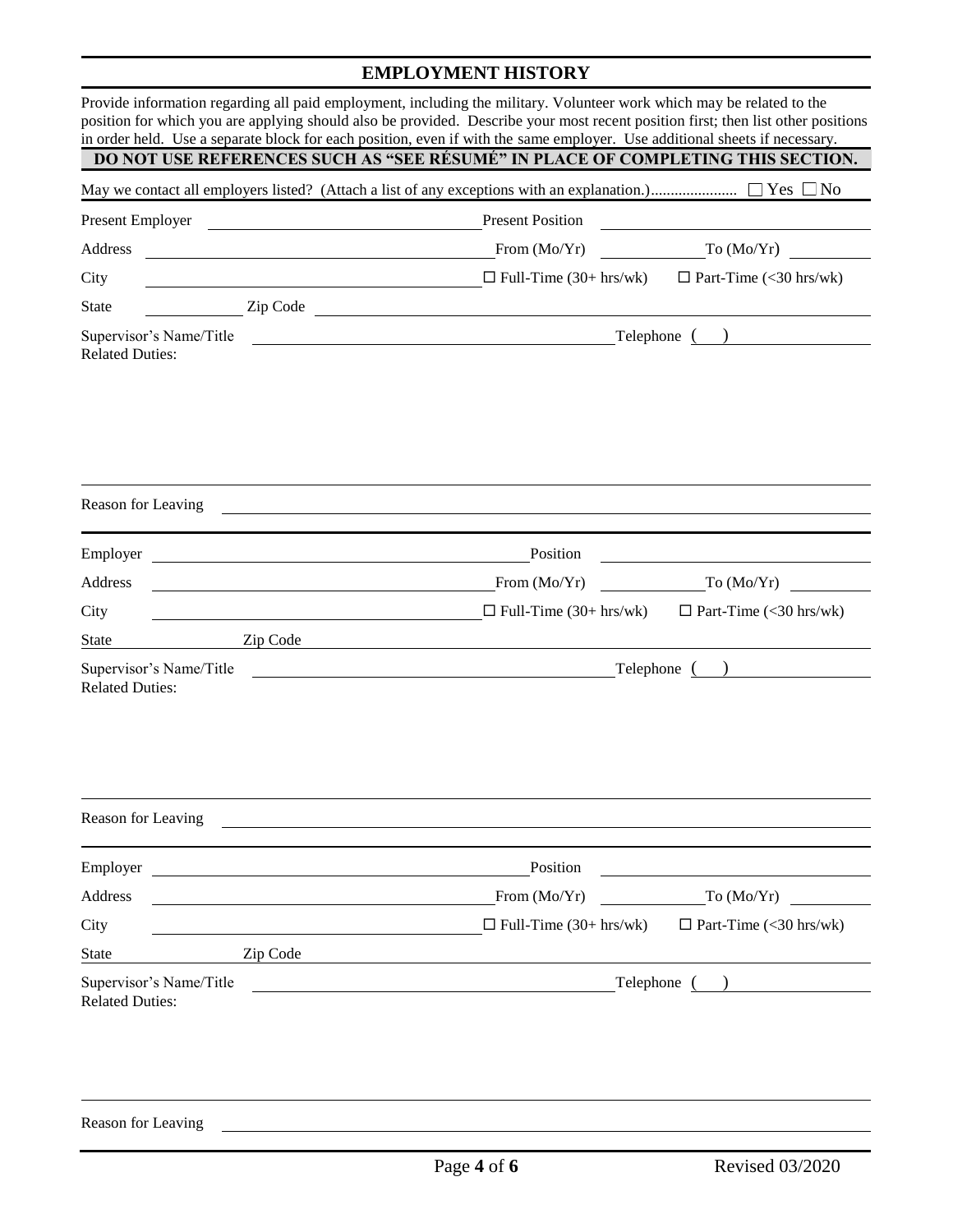| Employer                                          | <u> 1980 - Johann Barn, mars eta bainar eta bat erroman erroman erroman erroman erroman erroman erroman erroman e</u>                                                                                                                                                                       | Position                      |                               |
|---------------------------------------------------|---------------------------------------------------------------------------------------------------------------------------------------------------------------------------------------------------------------------------------------------------------------------------------------------|-------------------------------|-------------------------------|
| Address                                           |                                                                                                                                                                                                                                                                                             | From (Mo/Yr)                  | To (Mo/Yr)                    |
| City                                              |                                                                                                                                                                                                                                                                                             | $\Box$ Full-Time (30+ hrs/wk) | $\Box$ Part-Time (<30 hrs/wk) |
| <b>State</b>                                      | Zip Code                                                                                                                                                                                                                                                                                    |                               |                               |
| Supervisor's Name/Title<br><b>Related Duties:</b> | <u> 1989 - Andrea Stadt Britain, amerikansk politiker (</u>                                                                                                                                                                                                                                 |                               | Telephone ( )                 |
| Reason for Leaving                                |                                                                                                                                                                                                                                                                                             |                               |                               |
| Employer                                          | <u> 1989 - Johann Stoff, deutscher Stoffen und der Stoffen und der Stoffen und der Stoffen und der Stoffen und der</u>                                                                                                                                                                      | Position                      |                               |
| Address                                           | <u> 1989 - Johann Barnett, fransk politiker (</u>                                                                                                                                                                                                                                           | From (Mo/Yr)                  | To (Mo/Yr)                    |
| City                                              |                                                                                                                                                                                                                                                                                             | $\Box$ Full-Time (30+ hrs/wk) | $\Box$ Part-Time (<30 hrs/wk) |
| <b>State</b>                                      | Zip Code <u>and a series of the series of the series of the series of the series of the series of the series of the series of the series of the series of the series of the series of the series of the series of the series of </u>                                                        |                               |                               |
| Supervisor's Name/Title<br><b>Related Duties:</b> | <u>and the contract of the contract of the contract of the contract of the contract of the contract of the contract of the contract of the contract of the contract of the contract of the contract of the contract of the contr</u>                                                        |                               | Telephone ( )                 |
| Reason for Leaving                                |                                                                                                                                                                                                                                                                                             |                               |                               |
|                                                   | Please state below any other information that would be helpful in determining your qualifications for this position. You<br>may include significant accomplishments, previous career highlights, or any other relevant information that is not<br>requested in this employment application. |                               |                               |
|                                                   |                                                                                                                                                                                                                                                                                             |                               |                               |
|                                                   |                                                                                                                                                                                                                                                                                             |                               |                               |
|                                                   |                                                                                                                                                                                                                                                                                             |                               |                               |
|                                                   |                                                                                                                                                                                                                                                                                             |                               |                               |
|                                                   |                                                                                                                                                                                                                                                                                             |                               |                               |
|                                                   |                                                                                                                                                                                                                                                                                             |                               |                               |